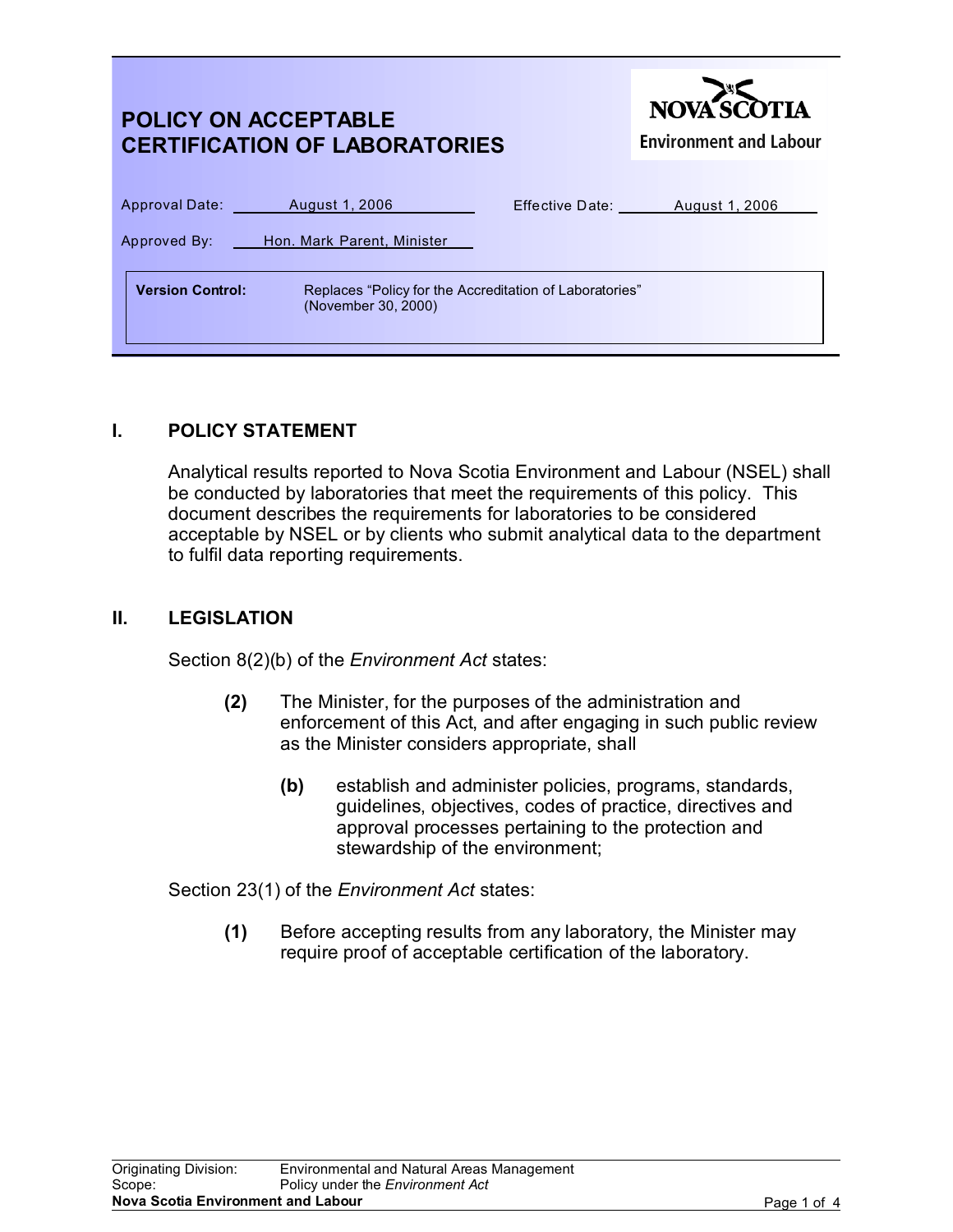# **III. POLICY OBJECTIVES**

The objectives of this policy are to achieve the following:

- all analytical data generated or received by the department are reliable and are legally and technically defensible;
- analytical data from different sources and obtained at different times are of consistent quality and that Nova Scotia's analytical data are comparable to high quality analytical data from other jurisdictions;
- C procedures are documented so that any anomalies, deficiencies or sources of error can be identified and addressed;
- the department receives full value when purchasing analytical services;
- approval holders and laboratories are given a clear indication of expectations; and
- the analytical data received by NSEL are consistent with national and international standards.

## **IV. APPLICATION**

This Policy applies to:

- Laboratories providing environmental analytical services directly to NSEL;
- Persons responsible, consultants and their subcontractors submitting analytical data in support of terms and conditions of an approval, registration, order, release of substance reporting and remediation, contaminated site reports, regulations or legislation administered by NSEL.

## **V. POLICY DIRECTIVES**

- 1. All analytical test results for bacteria in drinking water submitted to NSEL pursuant to the department's regulatory requirements shall be considered acceptable if conducted by one of the following:
	- (a) Laboratory facilities accredited to ISO/IEC 17025, "General Requirements for the Competence of Testing and Calibration Laboratories". Accreditation shall be granted to the laboratory by an agency that:
		- (1) meets the requirements of ISO/IEC 17011, "Conformity Assessment - General Requirements for Accreditation Bodies Accrediting Conformity Assessment Bodies"; and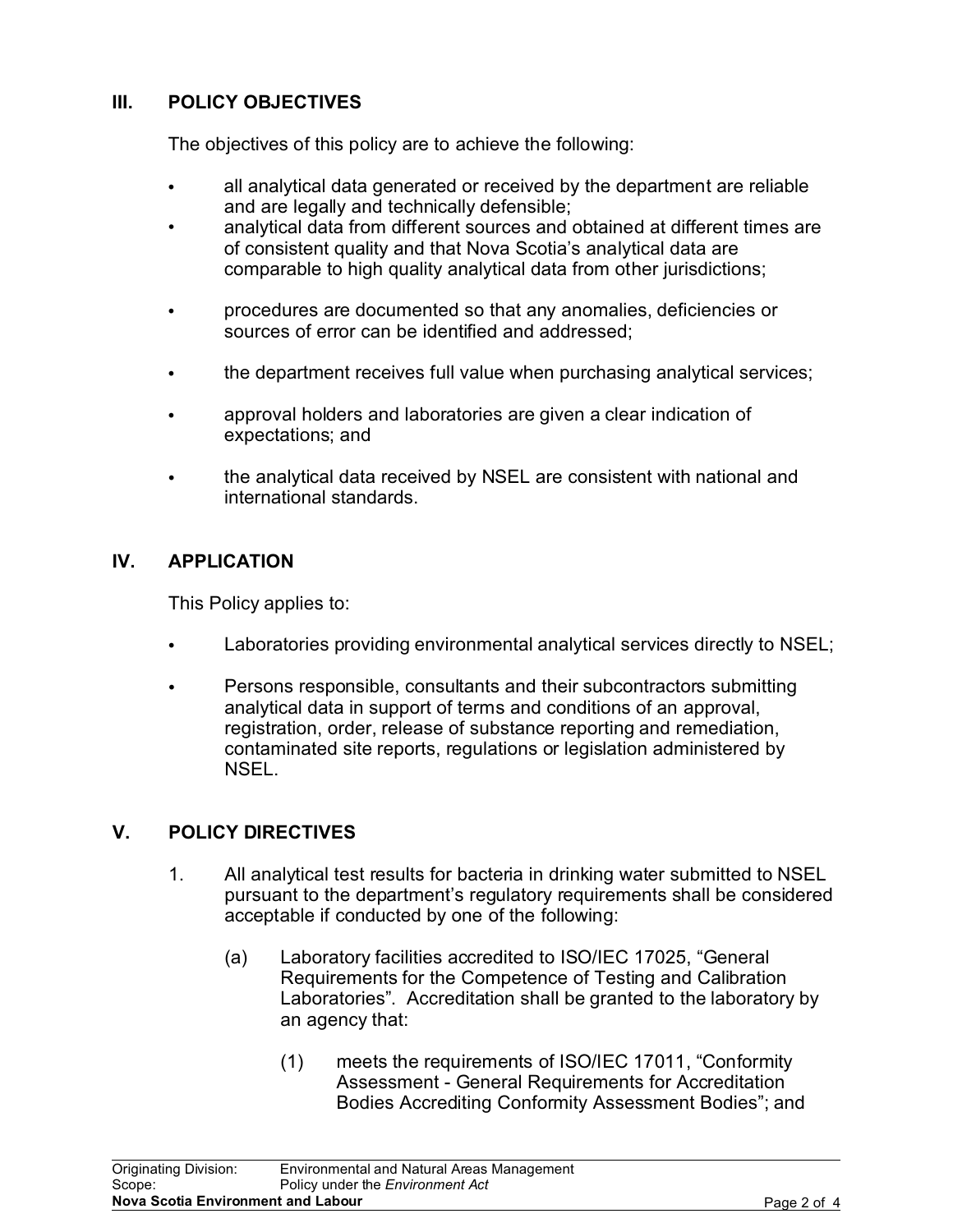- (2) is a full member signatory to the International Laboratory Accreditation Cooperation.
- (b) Laboratory facilities accredited by another agency recognized by NSEL to be equivalent to the requirements of ISO/IEC 17011.
- 2. All analytical test results for parameters other than bacteria in drinking water submitted to NSEL pursuant to the department's regulatory requirements shall be considered acceptable if conducted by one of the following:
	- (a) Laboratory facilities accredited to ISO/IEC 17025, "General Requirements for the Competence of Testing and Calibration Laboratories". Accreditation shall be granted to the laboratory by an agency that:
		- (1) meets the requirements of ISO/IEC 17011, "Conformity Assessment - General Requirements for Accreditation Bodies Accrediting Conformity Assessment Bodies"; and
		- (2) is a full member signatory to the International Laboratory Accreditation Cooperation;
	- (b) Laboratory facilities accredited by another agency recognized by NSEL to be equivalent to the requirements of ISO/IEC 17011;
	- (c) Laboratory facilities maintaining an acceptable standard in a proficiency testing program conducted by the Canadian Association for Environmental Analytical Laboratories for all parameters being reported;
	- (d) Laboratory facilities maintaining an acceptable standard in proficiency or performance testing in another program considered acceptable to NSEL for all parameters being reported.

## **VI. POLICY GUIDELINES**

NSEL may accept process data from on-line equipment or a laboratory that is not certified provided that:

- 1) the parameters are specified as a condition of an approval, registration, order, or NSEL approved monitoring program;
- 2) the approval holder establishes a quality assurance/quality control (QA/QC) program to validate measurements obtained from on-line equipment or for all analyses conducted by the non-certified laboratory for all process parameters specified in the approval, registration, order or NSEL approved monitoring program; and
- 3) the QA/QC program is acceptable to NSEL and a written statement to that effect is obtained prior to measurement and submission of analytical data.